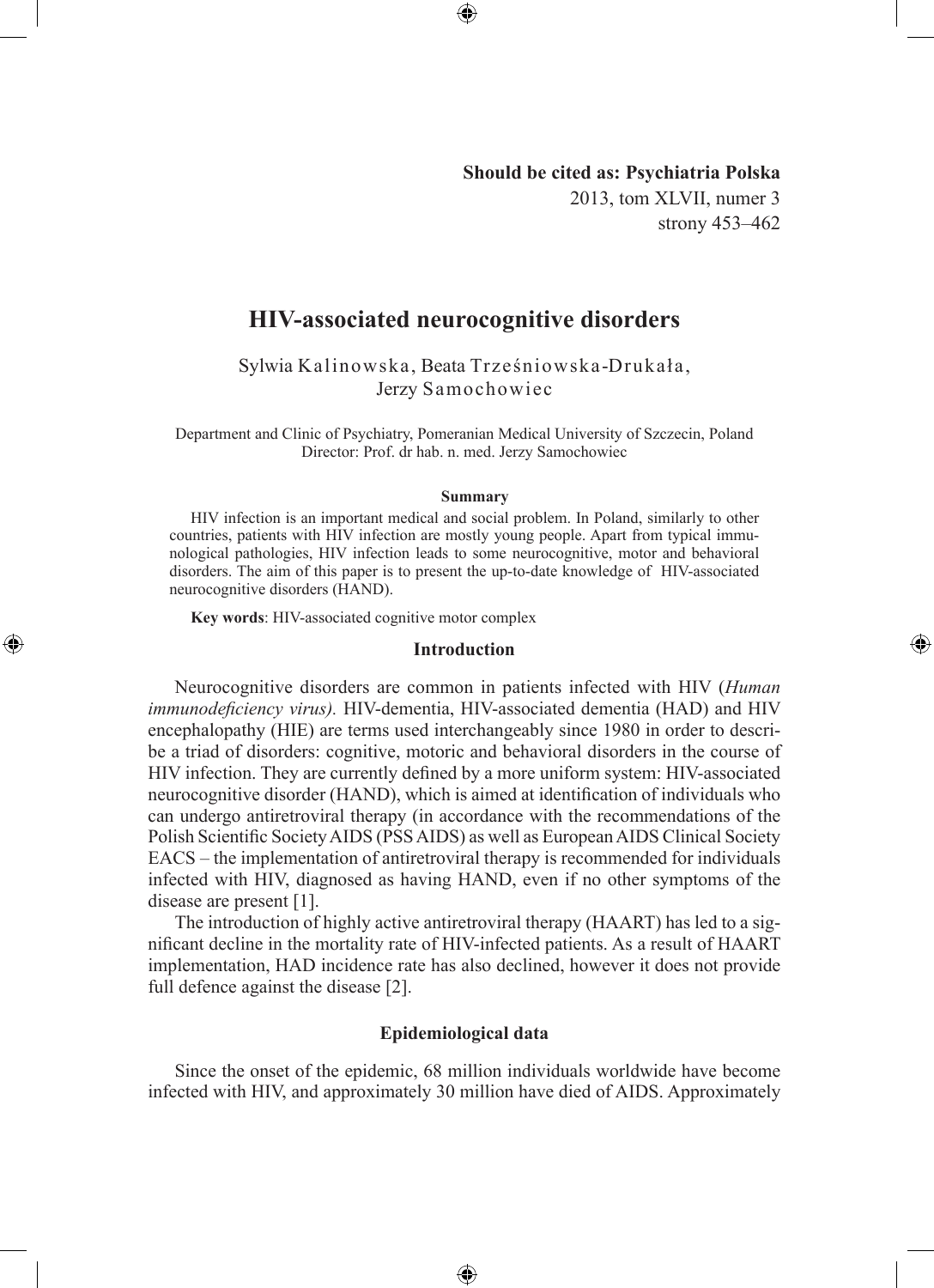34 million HIV-infected individuals were reported in 2010, as well as 2.7 million new infections and 1.8 million deaths caused by AIDS [1]. Every 6 seconds someone in the world contracts HIV, and every 9 seconds a person dies of AIDS-related causes [4].

⊕

According to the Epidemiology Unit of the National Public Health Institute, from the beginning of research in Poland in 1985 till 30 June 2012, HIV infection was found in 15,724 citizens, a total of 2,763 AIDS cases were reported; 1,162 patients died. At the same time it is believed that the real number of HIV-infected individuals in Poland might be twice or even three times larger than the number of documented cases [4].

In Poland, similarly to other countries, patients with HIV infection are mostly young people. 47% of all HIV infections affect persons between 20 and 29 years of age (7% were reported in persons below 20 years of age). 74% HIV-infected individuals and AIDS patients are at an economically productive age (20-49 years). In the first years of the epidemics in Poland, the major route of transmission for HIV infection was the use of intravenous psychoactive drugs as well as sexual contacts between males. However, since 2001 a change has been observed. Increasing numbers of individuals become infected through risky heterosexual contacts (currently the major route of transmission; one in four HIV infected persons is a woman), with no history of intravenous drug abuse. However, risky behavior frequently results from the use of psychoactive drugs other than intravenous drugs [4]. Data collected by Consulting and Diagnostics Centres (CDC), offering free and anonymous HIV testing, show that recently the number of infections in males who have sex with males (MSM) is rising alarmingly again [4].

# **Virus characteristics**

◈

HIV belongs to retroviruses of the genus Lentiviridae. The HIV particle is spherical in shape, is surrounded by lipoprotein envelope with glycoproteins – transmembrane gp41 and docking gp120 bonding non-covalently with gp41, through which gp120 particle is released to the environment and, just like HIV, may activate T lymphocytes.

HIV enters the cell with the participation of CD4 receptor and co-receptors (CCR5, CXCR4). CD4 receptors are located on the surface of lymphocytes, macrophages, precursor T-cells in the bone marrow and thymus, monocytes, eosinophils, dendritic cells and microglial cells in the central nervous system (CNS). CD4 bonding with gp120 leads to conformational changes, enabling the virus binding with the co-receptor and the virus envelope fusion with the cell membrane [5].

Gp120 is the most important immunological activator, activating macrophages and lymphocytes as well as inducing production of proinflammatory cytokines. It causes secretion of TNF- $\alpha$  by peripheral blood mononuclear cells, which stimulates HIV transcription. The increase in the levels of TNF- $\alpha$  is the most important primary disorder in the immune system, leading to progression of HIV infection [5].

#### **Specificity of retroviral infection in CNS**

A current theory says that HIV directly infects the brain tissue, which has been confirmed by detection of HIV in the central nervous system, its presence in the cere-

⊕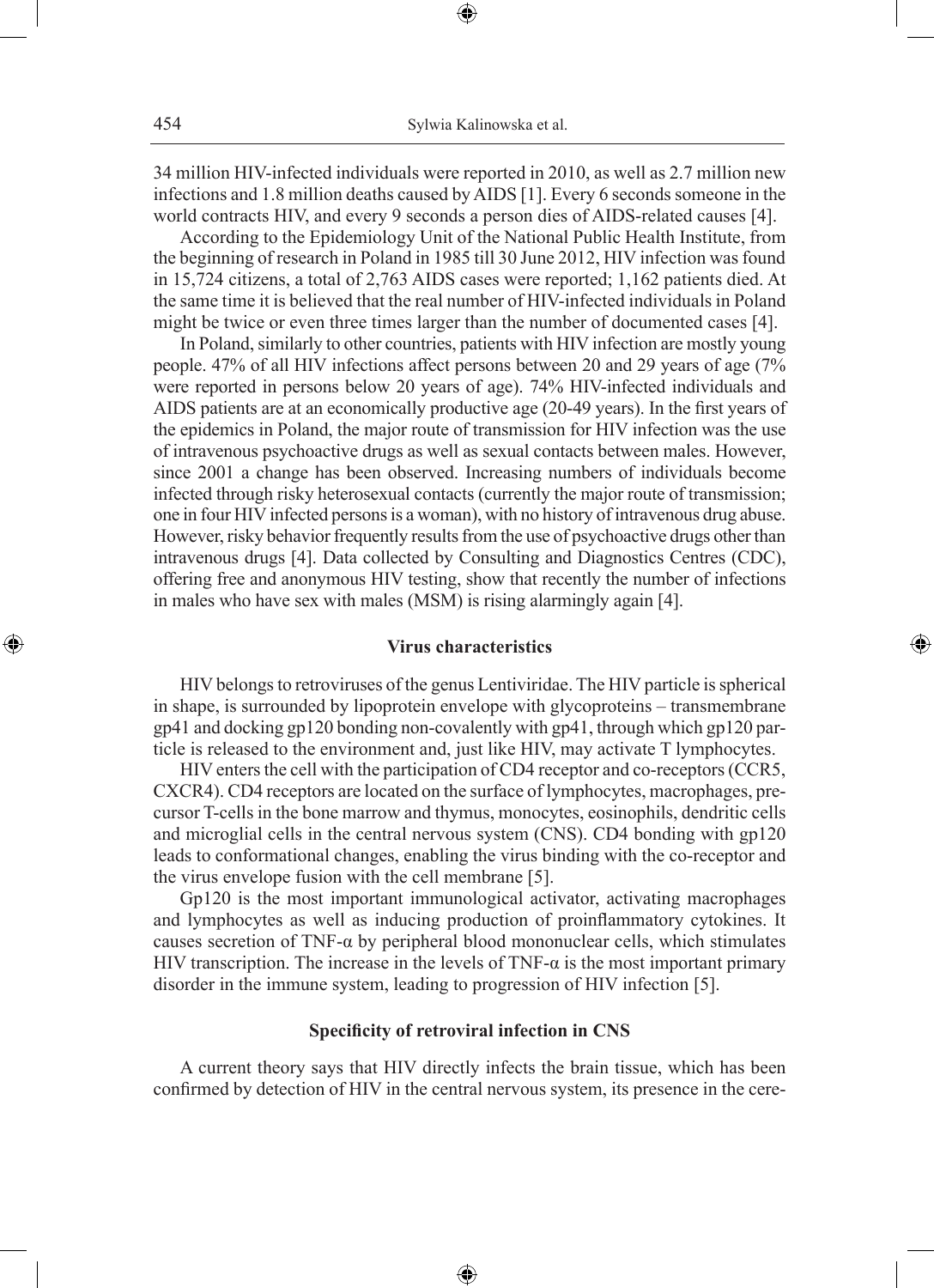brospinal fluid and the virus visualization in the nervous tissue-infiltrating macrophages under the electron microscope which fuse and form multinucleated giant cells [6].

⊕

According to one of the "Trojan Horse" hypotheses, HIV enters the central nervous system by migration of the infected peripheral blood mononuclear cells across the blood-brain barrier (BBB), and then resides mainly in perivascular macrophages and microglial cells [7]. However, it is also possible that free virus particles penetrate into the brain directly across the BBB [7,8]. Evidence of HIV infection has also been found in astrocytes and oligodendrocytes. Although neurons appear to be uninfected, neurotoxic processes take place in them due to infection [7].

Following HIV penetration into CNS, the virus binds with cells containing CD4 receptor, causing – by irreversible connection with the calcium channel – the elevation of the intracellular calcium levels, as well as the increased production of neurotoxins and nitric oxide. It can also contribute to changes in glucose metabolism. After incorporation into the host genome in macrophages, it may lead to the release of more damaging compounds such as: quinolinic acid, superoxide anions, cytokines, eicosanoids, and may activate receptors for NMDA (*N*-Methyl-D-aspartate ), which leads to neurotoxicity [6].

Microglial activation plays a crucial role in neuron impairment and resulting neurocognitive disorders in CNS in the course of HIV infection. Numerous studies have demonstrated a harmful role of Tat-protein [9]. Tat induces the elevation of intracellular calcium and mitochondrial reactive oxygen species (ROS) levels, which leads to calcium homeostasis disturbance and oxidative stress – nitric oxide production and nitric peroxide development, contributing to cellular death. In addition, Tat causes a delayed mitochondrial membrane depolarization, which suggests a significant role of membrane permeability in the process of Tat-induced apoptosis [10].

◈

HIV proteins, including HIV envelope glycoprotein 160 (gp160), which splits into two non-covalently bound products (gp120 and gp41) as well as HIV Tat protein, display neurotoxicity potential. All these factors may disrupt neuronal and glial functioning, promote neurodegeneration and neuron death, which in turn leads to modification of synapse architecture in infected regions. The apparent HIV ability to interfere with progenitor neuronal cells may also disrupt regeneration mechanisms and neurogenesis in CNS. Moreover, an additional factor participating in the process of lymphocyte and nervous tissue deterioration is FAS protein and immunological factors, including  $TNF\alpha$  [6].

The characteristic neuropathological lesions observed in autopsy examinations in HAD include encephalitis with astrocyte activation, multinucleated giant cells, microglia activation, monocyte infiltration, myelin sheath damage, and vacuolar myelopathy [7,11,12]. Myelopathy usually occurs simultaneously with HAD, but sometimes it develops prior to or without dementia symptoms, manifesting itself in the form of spastic paresis with sensory ataxia [13]. HIE may be found in any area of the brain.

# **Neuroimagining changes**

The neuro-AIDS concepts arose between 1983 and 1988 [3, 14 -17]. The HIVassociated psychiatric and neurological clinical symptoms were defined, receiving a

⊕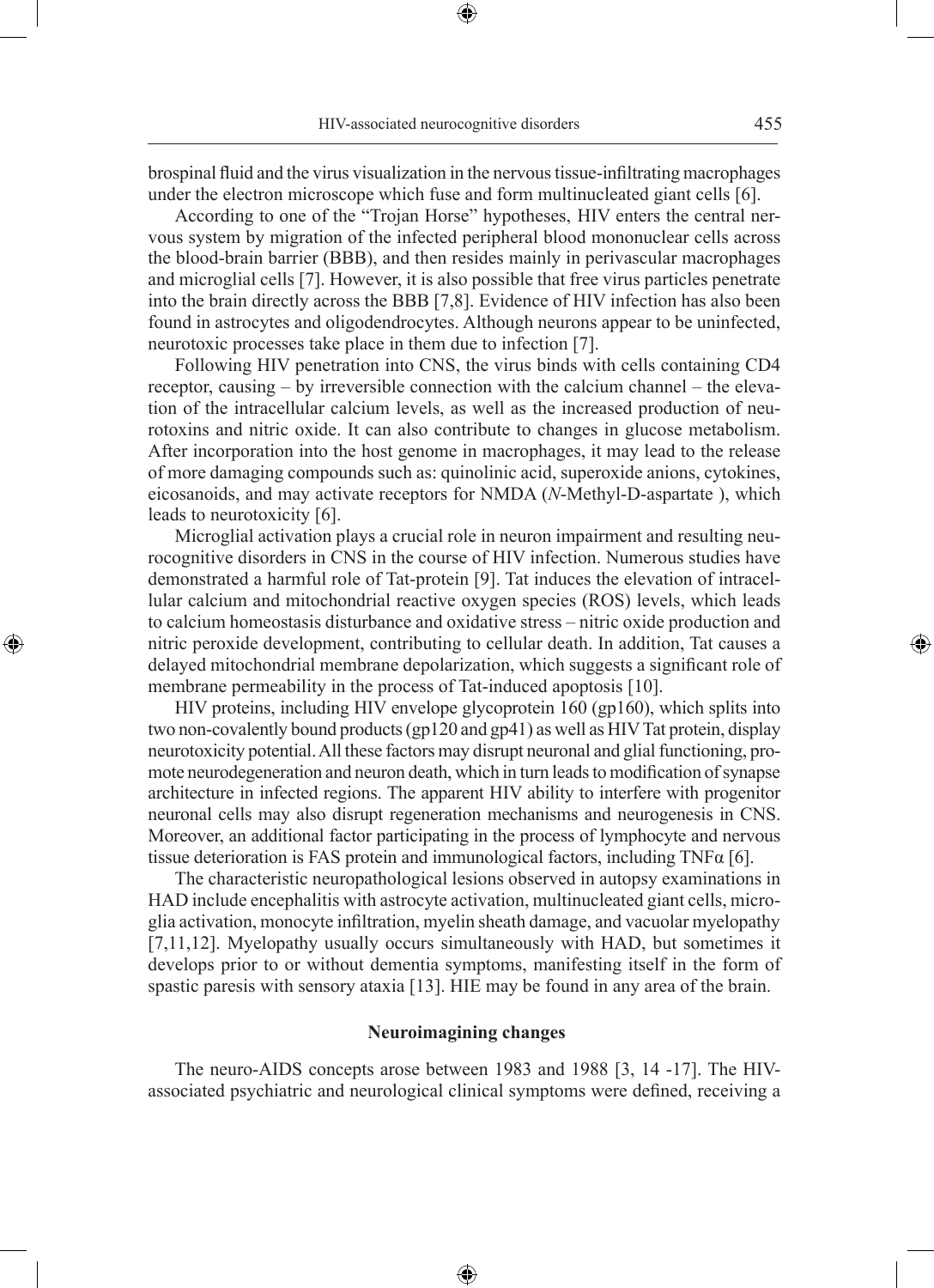⊕

general name of AIDS dementia complex (ADC) [14-17], HIV-associated dementia (HAD) [14-18], HIV encephalopathy (HIE) [19], or simply HIV-dementia [19-21]. Milder forms of HIV-related neurocognitive disorders are known as minor cognitive motordisorder (MCMD) [18] or, as emerged from the latest studies, HIV-associated mild neurovognitive disorders (MND) [22].

Examinations which can be used to reveal pathological processes in CNS turned out to be computer tomography (CT), magnetic resonance imaging (MRI) and cerebrospinal fluid analysis. These examinations should be performed in order to exclude opportunistic infections and other causes of cognitive disorders[6].

Magnetic resonance imaging (MRI) usually demonstrates both cortical and central atrophy and corresponding enlargement of the ventricles and sulci [9]. Moreover, signal enhancement can be observed in subcortical white matter in T2-dependent imaging. MRI reveals structural nervous system changes in patients who have somatic but not neurological symptoms [6].

HIE severity ranges from mild to severe cases with widespread inflammation and numerous giant cells. These changes may account for the observed range of clinical symptoms [23]. The presence of HIE correlates with HAD to some extent, occasional cases of HIE lesions were observed in autopsy examinations of patients with no clinical dementia symptoms intravitally [23].

### **HAD**

◈

 HAD involves Tyree main areas: cognitive, behavioral and motor disorders [8, 12, 13, 14, 20, 24]. Commonly observed symptoms include: psychomotor slowness, apathy, bradykinesia, tremors and posture and gait disturbances (e.g. falls, stumbling) [25]. The initial cognitive symptoms frequently involve memory deficits, mental slowing, difficulty in reading and understanding [13]. The typical mental and neuropsychiatric HAD deficits are characterized by memory disorders (poor recall), impaired ability to use the acquired knowledge, changes in behaviour and general bradyphrenia [13]. In later stages, HIV-positive patients may also display attention deficits, disturbances of concentration, speech, executive function, information processing, and then motoricity. Other possible symptoms include social withdrawal, manic symptoms, organic psychoses with paranoid features, sleep disturbance (hypersomnia), confusion, or even delirium - a considerable variability of symptoms can be observed [12, 26]. Motoricity, executive ability and information processing rate are the cognitive functions which are most subject to decline from early infection to late stages of HIV [26]. Psychomotor slowness may be a predictor of the advanced occupation of CNS in the course of HIV infection, anticipating clinical HAD symptoms by 1-2 years[27].

In HAD, functioning ability declines in a changeable manner, which finally leads to withdrawal with severe, global dementia, often accompanied by vacuolar myelopathy and sensory neuropathy[28].

HAD is observed in approximately 10-15% of all HIV / AIDS patients, more often in the later stages of the disease [29]. In patients with the advanced stages of AIDS, HAD prevalence may reach 50%, and autopsy examinations show that as many as

⊕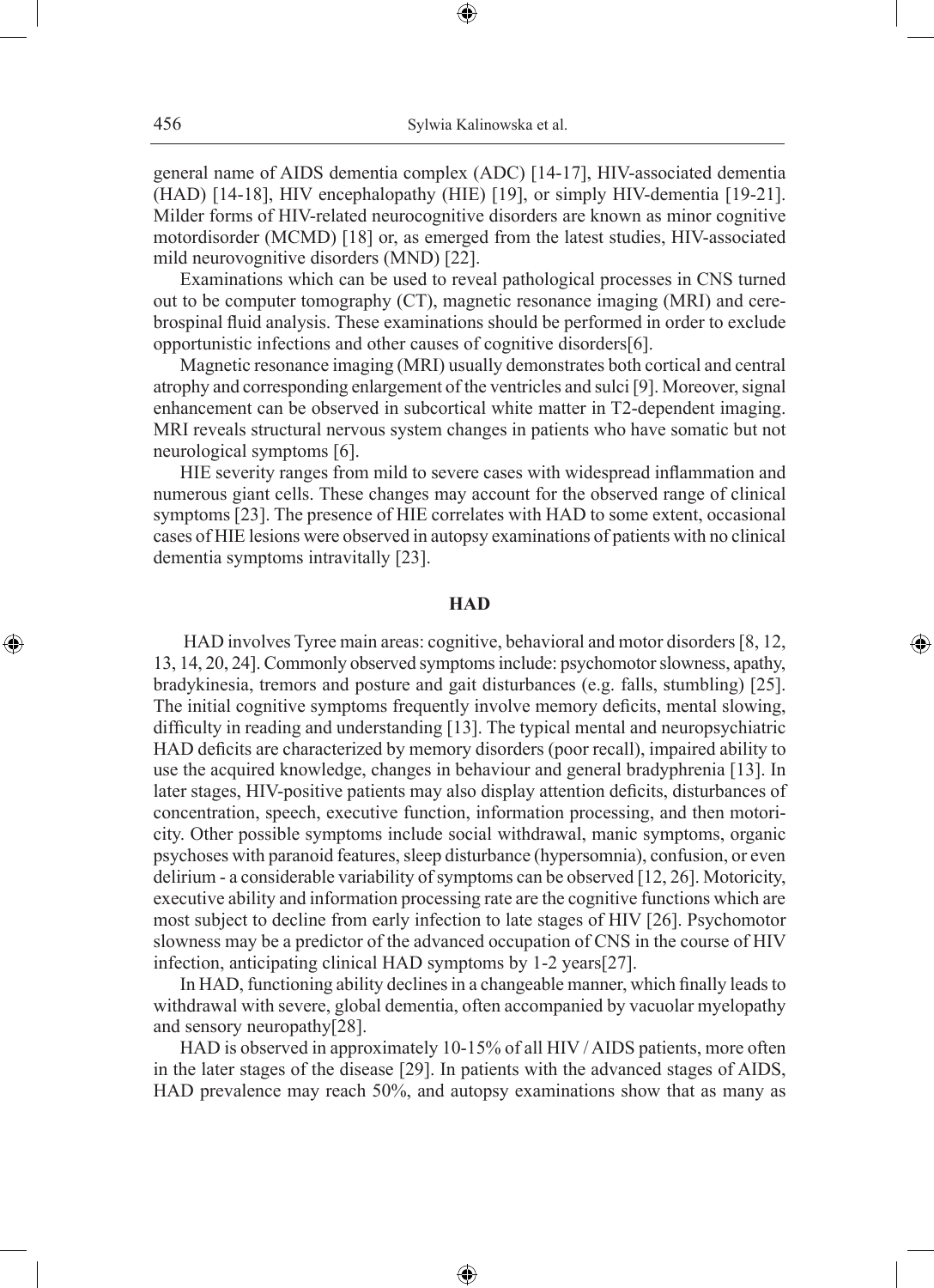⊕

90% AIDS patients may have HIE pathological index [12]. Milder forms of HAND are observed in 30-60% HIV-infected individuals depending on the stage of the disease [29, 30]. The average survival time of untreated HAD-patients is 6-9 months [12,20]. HAD may be the only manifestation of AIDS. HIV is probably the major cause of dementia in individuals below the age of 40 [31]. HAD constitutes an independent risk factor of death due to AIDS [11].

#### **HAND**

Diagnostics criteria for HIV-associated neurocognitive disorders have been revised twice. The final version was published in 2007 by National Institute of Mental Health (NIMH) and National Institute of Neurological Diseases and Stroke. The new HAND criteria have been divided into 3 categories:

I. HIV-associated asymptomatic neurocognitive impairment (ANI):

- 1. slight cognitive deficits in two or more neuropsychological domains,
- 2. cognitive function impairment does not affect daily functioning,
- 3. neurocognitive disorders fail to meet the criteria for delirium or dementia,
- 4. there is no evidence of pre-existing cause of ANI [22].

II. HIV-1-associated mild neurocognitive disorder (MND):

- 1. mild or moderate cognitive function impairment in two or more neuropsychological domains,
- 2. cognitive disorders affect, at east to a mild extent, daily functioning,
- 3. cognitive disorders fail to meet the criteria for delirium or dementia,
- 4. they are not conditioned by other concomitant diseases [22].

A patient may display mild concentration, attention or memory disturbances (e.g. complaints about difficulty in reading)

III. HIV-associated dementia HAD:

◈

- 1. moderate or severe cognitive function impairment in two or more neuropsychological domains,
- 2. considerable difficulty in performing daily functions associated with intensification of cognitive disorders,
- 3. cognitive disorders fail to meet the criteria for delirium,
- 4. cognitive disorders are not conditioned by comorbid diseases [22].

The patient may develop speech problems, emotional shallowness, lack of spontaneity and social withdrawal.

# **Neuropsychological diagnostics**

Neuropsychological analysis is the key diagnostic factor. Appropriate screening tools are necessary in order to facilitate treatment implementation. As HAD is described as a subcortical process, the cognitive function impairment assessment requires the

⊕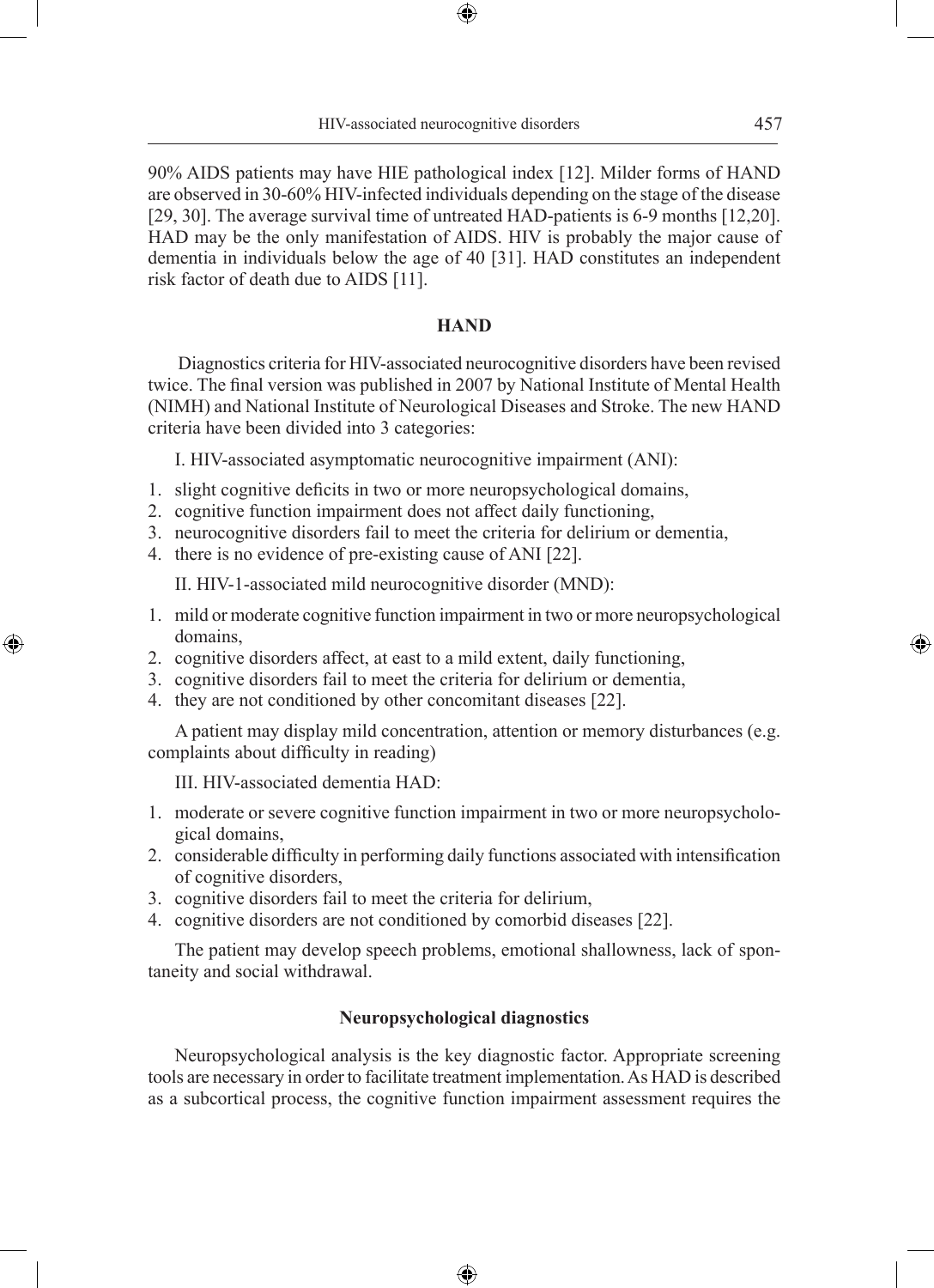examination of memorization, information storage and retrieval, the speed of mental and motor processes, information processing rate and precise motor function. Cortical syndromes may also appear, but at later stages of the disease and are more associated with opportunistic infection or neoplastic process [6].

⊕

Unfortunately, there are no neuropsychological tests designed specifically for HIVinfected patients. There is also no single diagnostic test aimed at HAND differentiation. The commonly used tests include: MMSE (Mini Mental State Examination), HDS (HIV Dementia Scale), IHDS (International HIV Dementia Scale) and Trail Making Test (TMT) [32]. According to the guidelines of PSS AIDS, the following neuropsychological tests are also recommended for HIV-infected individuals: Polish versions of Wechsler Adult Intelligence Scale (WAIS-R (PL)) and Wechsler Intelligence Scale for Children (WISC-R), Wisconsin Card Sorting Test (WCST), Verbal Fluency Test (VFT), Benton Visual Retention Test, Rey Complex Figure Test, Ruff Figural Fluency Test (RFFT), Attention and Observation Test, Combination Test, California Verbal Learning Test (CVLT), and Raven's Progressive Matrices test [33]. Although none of the tests is ideal, HDS seems to be the most useful.

HIV Dementia Scale (HDS) serves as a screening test in order to differentiate HIVinfected patients with dementia from HIV patients without dementia and to monitor the therapeutic effects. It is helpful for differentiating mild or moderate dementia from moderate or severe dementia. HDS is more sensitive than MMSE, considering subcortical effects of infection. It consists of four parts, which evaluate memory-recall, psychomotor speed, attention and construction. HDS sensitivity amounts to 80%, and its specific character amounts to 91% [34]. HDS has been criticized as some of its elements are difficult to perform for persons without neurological training [6].

◈

It should be remembered that these scales are insufficient to diagnose dementia. Clinical symptoms of cognitive function impairment should also be taken into consideration.

#### **Antiretroviral treatment**

Treatment implementation is based on the patient's clinical condition, CD4 lymphocyte count and HIV viremia (copies/ml). According to the PSS AIDS guidelines, antiretroviral treatment is recommended for patients with symptomatic infection (category B or C in CDC classification) irrespective of CD4 lymphocyte levels or when CD4 level is lower than 350mmol/l, regardless of the severity of the disease. In asymptomatic patients, (category A in CDC classification), with CD4 cell count of 350-500 cells/mm3, the treatment needs to be implemented when the patient is over 50 years old with HIV RNA levels >100 000 copies/ml or when the patient is at a higher risk of cardio-vascular diseases, suffers from diabetes or CD4 cell count falls by 100 yearly. However, in pregnant women, patients with comorbid nephropathy, HBV or HCV coinfection, or with neoplastic disease, treatment is implemented at asymptomatic stages irrespective of CD4 cell count [35].

There are no guidelines on treatment of cognitive dysfunction or HAD. The main aim of the treatment seems to be suppression of the virus in plasma and CNS. As CNS

⊕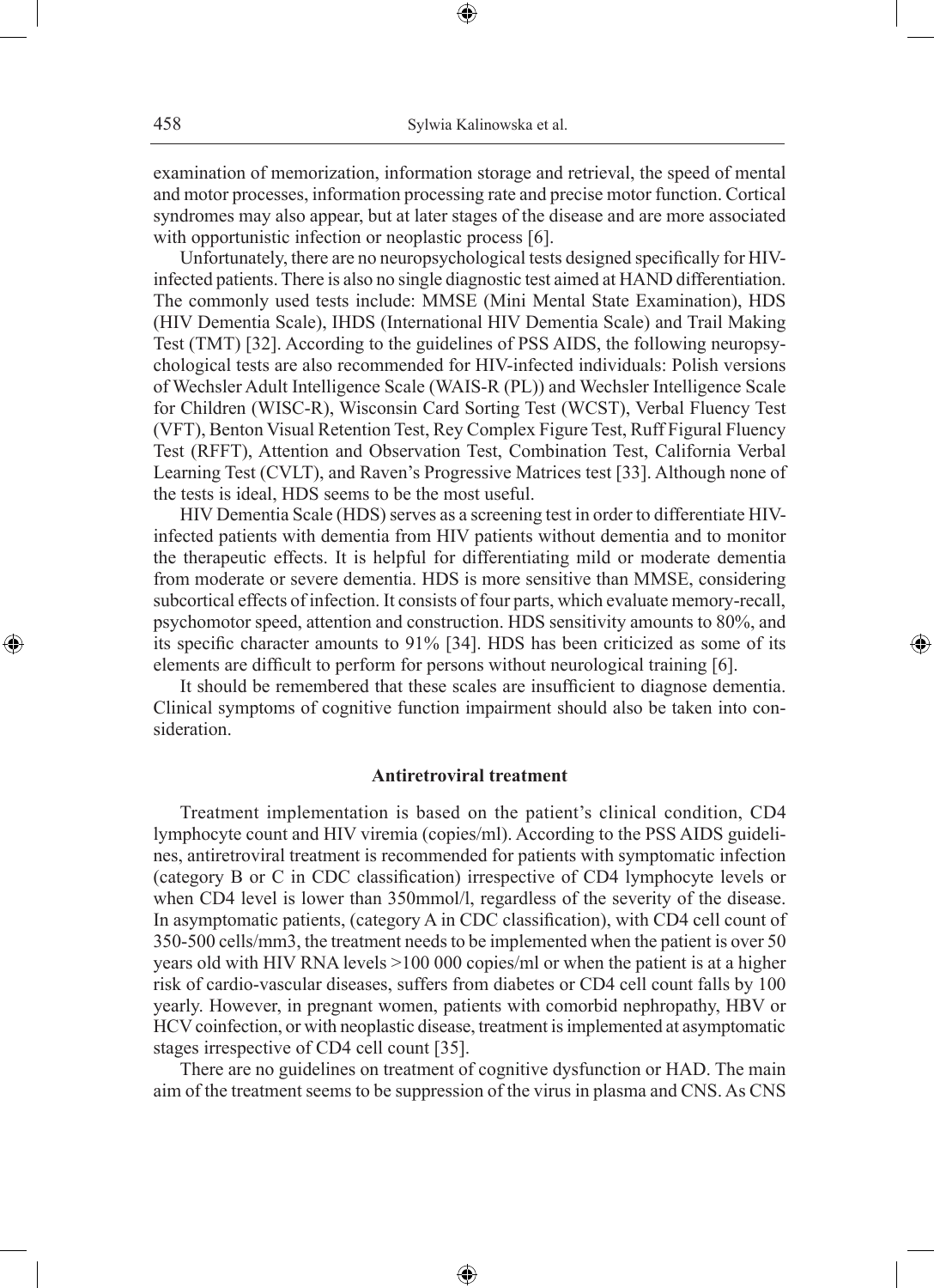is considered to be the virus reservoir, it is necessary to use drugs penetrating bloodcerebrospinal fluid barrier [6].

⊕

A monthly therapy of HIV-infected patient in the Szczecin centre amounts to approximately 3500 zlotys [http://www.24kurier.pl/W-Kurierze/Przybywa-zakazonych].

Patients with HAD benefit from and should undergo antiretroviral therapy. Patients with MND may also benefit from HAART but the diagnosis and determination of cognitive disorder intensity needs to be clearly documented and confirmed by neuropsychological tests [1].

It should be remembered, however, that application of HAART is also associated with adverse effects on the part of central and peripheral nervous system. These effects may appear at different times of therapy. Due to the prolonged treatment period they are to be expected in almost all patients [36].

## **Complimentary treatment**

 Glycoprotein Gp120 may impair nerve cells by alteration of cellular calcium channels. It was demonstrated that particular calcium channel blocking drugs protect against the gp120 toxicity in vitro. Nimodipine is one of the drugs that has a protective effect and is used for regulation of intracellular calcium levels increase. Verapamil and diltiazem were demonstrated to be less effective than nimodipine, or not effective at all [37].

 The use of memantine, N-methyl d-aspartate (NMDA) receptor antagonist, seems to be promising. The results of in vitro and animal studies demonstrate neuroprotective and gp120 neurotoxicity inhibiting effects [37].

◈

 Studies of rivastigmine use in HIV patients with undetectable viremia showed an improved psychomotor function. Transdermal form of the drug was better tolerated [38].

 Attempts have been made to use minocycline in HIV-associated neurocognitive disorders. The latest research demonstrates that the use of minocycline has no significant effect on cognitive function improvement, compared with placebo [39].

 There are also reports of intranasal insulin administration which has an effect on memory improvement in healthy adults and patients with Alzheimer disease. However, there is no evidence proving the method's effectiveness in HIV-infection dementia treatment [40, 50].

#### **Conclusion**

 On the basis of the presented material it can be concluded that, despite the fact that the HIV-dementia incidence rate has declined since the introduction of highly active antiretroviral therapy, the prevalence of neurocognitive complications is rising due to ever increasing survival times of HIV patients.

*We would like to express our gratitude to Dr Boguslaw Habrat for providing us with a possibility of participation in a training seminar on "The Introduction to the* 

⊕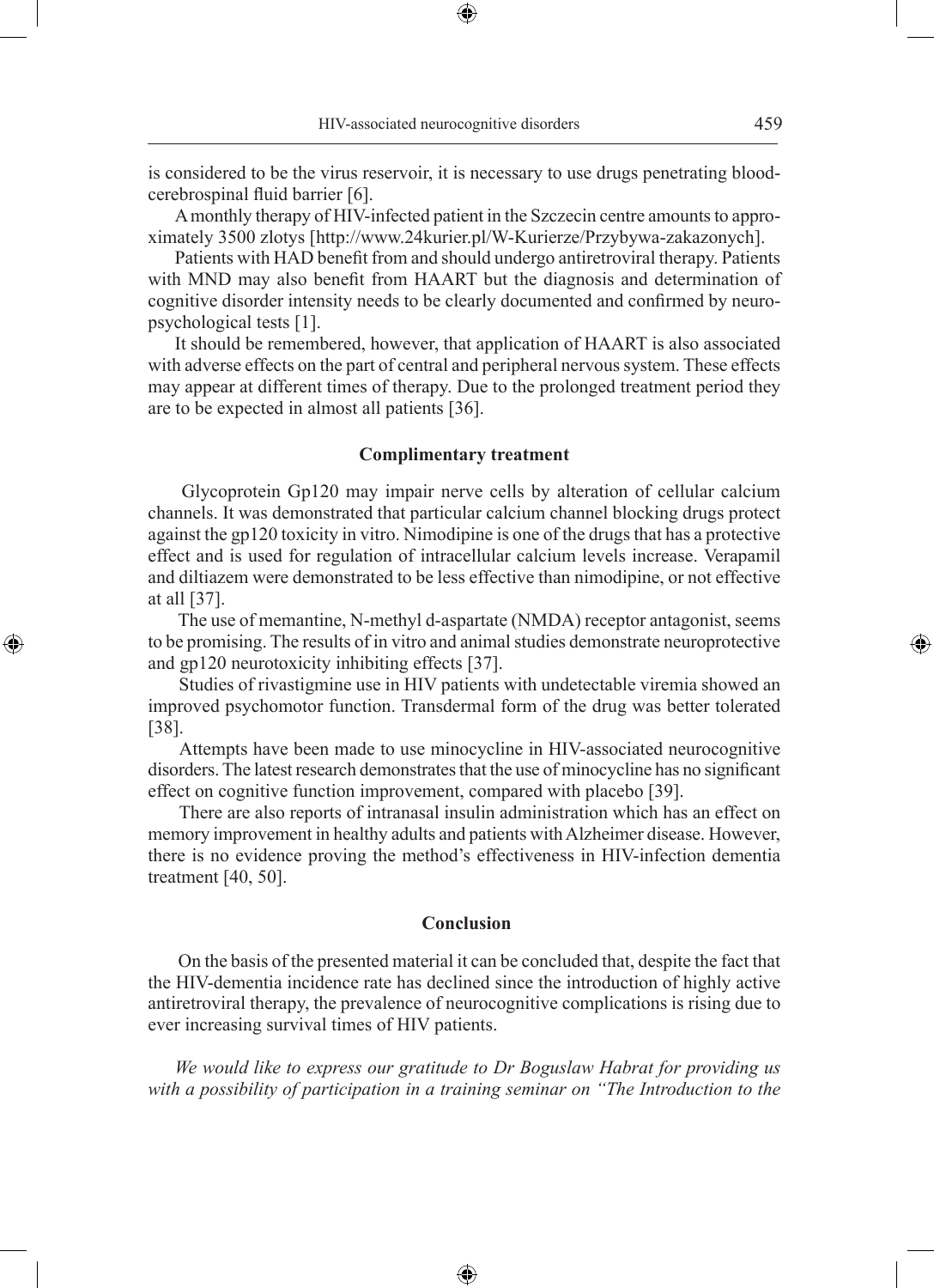*problems of HIV/AIDS coexistence with mental disorders" organized by SK AIDS – Warsaw 29 June 2012.*

⊕

### **References**

- 1. Singh D. *What's in a Name? AIDS Dementia Complex, HIV-associated Dementia, HIV-associated neurocognitive disorder or HIV Encephalopathy*. Afr J Psychiatry 2012; 15: 172–175.
- 2. Owe-Larsson B, Säll L,Salamon E, Allgulander C. *HIV infection and psychiatric Illness*. Afr J Psychiatry 2009; 12: 115–128.
- 3. Loewenstein RJ, Sharfstein SS. *Neuropsychiatric aspects of acquired immune deficiency syndrome*. Int J Psychiatry Med.1983–1984; 13(4): 255–60.
- 4. Gałażewska J. *HIV i AIDS w Polsce*. Serwis Informacyjny Narkomania. Krajowe Biuro ds. Przeciwdziałania Narkomanii. 2010; 4: 52.
- 5. Rosińska M, Gładysz A, Knysz B, Gąsiorowski J, Inglot M, Rymer W, Szetela B, Fleischer K. *Patogeneza, klinika i zakażenia oportunistyczne*. W: Cianciara J, Juszczyk J. *Choroby zakaźne i pasożytnicze*, wyd. 1. Lublin: Czelej; 2007. p. 387–412.
- 6. Fernandez F, Giunta B, Tan J. *Neuropsychiatryczne aspekty zakażenia ośrodkowego układu nerwowego ludzkim wirusem upośledzenia odporności*. W: Wciórka J. red. *Neuropsychiatria, wyd 1*. Wrocław: Elsevier Urban &Partner; 2012. p. 363–382.
- 7. Kaul M, Lipton SA. *Mechanisms of neuroimmunity and neurodegeneration associated with HIV-1 infection and AIDS*. J Neuroimmune Pharmacol 2006; 1(2):138–151.
- 8. Albright AV, Soldan SS, González-Scarano F. *Pathogenesis of human immunodeficiency virus –induced neurological disease*. J Neurovirol 2003; 9(2): 222–27.
- 9. Jin J, Lam L, Sadic E, Fernandez F, Tan J, Giunta B. HIV-1 *Tat-induced microglial activation and neuronal damage is inhibited via CD45 modulation: A potential new treatment target for HAND*. Am J Transl Res. 2012; 4(3): 302–315.

◈

- 10. Kruman II, Nath A, Mattson MP. *HIV-1 protein Tat induces apoptosis of hippocampal neurons by a mechanism involving caspase activation, calcium overload, and oxidative stress*. Exp Neurol. 1998;154(2): 276–88.
- 11. Scaravilli F, Bazille C, Gray F. *Neuropathologic contributions to understandning AIDS and the central nervous system*. Brain Pathol 2007; 17(2): 197–208.
- 12. Adams MA, Ferraro FR. *Acquired immunodeficiency syndrome dementia complex*. J Clin Psychol 1997; 53(7): 767–78.
- 13. McArthur JC, Haughey N, Gartner S, Conant K, Pardo C, Nath A, Sacktor N. *Human immunodeficiency virus-associated dementia: an evolving disease*. J Neurovirol 2003; 9(2): 205–21.
- 14. Navia BA, Jordan BD, Price RW. *The AIDS dementia complex: I. Clinical features*. Ann Neurol 1986; 19(6): 517–24.
- 15. Felgenhauer K. *Another venereal disease with frequent nervous system involvement: neuro-AIDS*. J Neurol 1987; 234(2): 65–6.
- 16. Thomas CS, Szabadi E. *Paranoid psychosis as the first presentation of a fulminating lethal case of AIDS*. Br J Psychiatry 1987; 151: 693–5.
- 17. Price RW, Brew B, Sidtis J, Rosenblum M, Scheck AC, Cleary P. *The brain in AIDS: central nervous system HIV-1 infection and AIDS dementia complex*. Science 1988; 239(4840): 586–92.
- 18. Janssen RS, Cornblath DR, Epstein LG, et al. *Nomenclature and research case definitions for neurological manifestations of human immunodeficiency virus type-1 (HIV-1) infection*. Report of a working group of the American Academy of Neurology AIDS Task Force. Neurology 1991; 41(6): 778–85.

⊕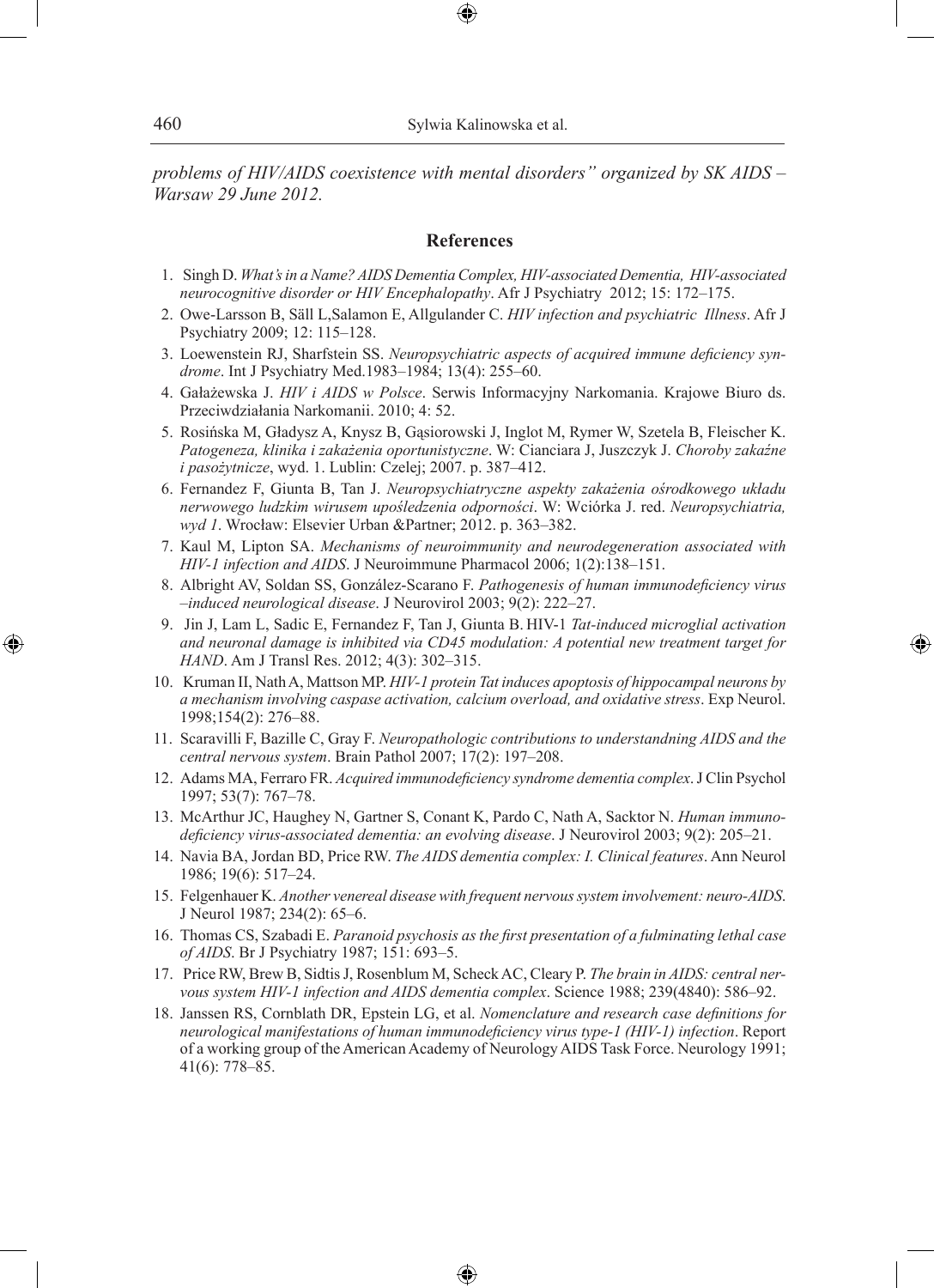- 19. Nath A, Schiess N, Venkatesan A, Rumbaugh J, Sacktor N, McArthur J. *Evolution of HIV dementia with HIV infection*. Int Rev Psychiatry 2008; 20(1): 25–31.
- 20. Koutsilieri E, Scheller C, Sopper S, ter Meulen V, Riederer P. *The pathogenesis of HIV-induced dementia*. Mech Ageing Dev 2002; 123(8): 1047–1053.
- 21. Kaul M. *HIV's double strike at the brain: neuronal toxicity and compromised neurogenesis.*  Front Biosci 2008; 13:2484–2494.
- 22. Antinori A, Arendt G, Becker JT, Brew BJ, Byrd DA, Cherner M, Clifford DB, Cinque P, Epstein LG, Goodkin K, Gisslen M, Grant I, Heaton RK, Joseph J, Marder K, Marra CM, McArthur JC, Nunn M, Price RW, Pulliam L, Robertson KR, Sacktor N, Valcour V, Wojna VE. *Updated research nosology for HIV-associated neurocognitive disorders*. Neurology 2007; 69(18):1789–1799.
- 23. Anthony IC, Bell JE. *The Neuropathology of HIV/AIDS*. Int Rev Psychiatry 2008; 20(1): 15–24.
- 24. von Giesen HJ, Haslinger BA, Rohe S, Köller H, Arendt G. *HIV Dementia Scale and psychomotor slowing – the best methods in screening for neuro-AIDS*. J Neuropsychiatry Clin Neurosci 2005; 17(2): 185–191.
- 25. Koutsilieri E, Sopper S, Scheller C, ter Meulen V, Riederer P. *Parkinsonism in HIV dementia*. J Neural Transm 2002; 109(5–6): 767–775.
- 26. Reger M, Welsh R, Razani J, Martin DJ, Boone KB. *A meta-analysis of the neuropsychological sequelae of HIV infection*. J Int Neuropsychol Soc 2002; 8(3): 410–424.
- 27. Dunlop O, Björklund R, Bruun JN, Evensen R, Goplen AK, Liestöl K, Sannes M, Maehlen J, Myrvang B. *Early psychomotor slowing predicts the development of HIV dementia and autopsy- -verified HIV encephalitis*. Acta Neurol Scand 2002; 105(4): 270–275.
- 28. McArthur JC, Haughey N, Gartner S, Conant K, Pardo C, Nath A, Sacktor N. *Human immunodeficiency virus–associated dementia: an evolving disease*. J Neurovirol. 2003; 9(2): 205–21.
- 29. McArthur JC, Brew BJ. *HIV-associated neurocognitive disorders: is there a hidden epidemic?* AIDS 2010; 24: 1367–1370.
- 30. Grant I. *Neurocognitive disturbances in HIV 1*. Int Rev Psychiatry 2008; 20: 33–47.

◈

- 31. Sacktor NC, Wong M, Nakasujja N, Skolasky RL, Selnes OA, Musisi S, Robertson K, McArthur JC, Ronald A, Katabira E. The International HIV Dementia Scale: a new rapid screening test for HIV dementia. AIDS 2005; 19(13): 1367–1374.
- 32*.* Jones BN, Teng EL, Folstein MF, Harrison KS. *A new bedside test of cognition for patients with HIV infection.* AnnInternMed 1993; 119:1001–1004.
- 33. Lezak MD, Howieson DB, Loring DW. *Neuropsychological Assesment* (Fourth Edition). New York : Oxford University Press, 2004.
- 34. Power C, Selnes OA, Grim JA, McArthur JC. HIV *Dementia Scale: a rapid screening test.* J Acquir Immune Defic Syndr Hum Retrovirol 1995; 8(3): 273–278.
- 35. Pulik P, Horban A. *Leczenie antyretrowirusowe monitorowanie i rozpoczynanie leczenia antyretrowirusowego*. W: Horban A, Podlasin R, Cholewińska G, Wiercińska-Drapało A, Knysz B, Inglot M, Szymczak A. red. *Zasady opieki nad osobami zakażonymi HIV. Zalecenia Polskiego Towarzystwa Naukowego AIDS*. 2012, Warszawa–Wrocław: Polskie Towarzystwo Naukowe AIDS; 2012. p. 52–60.
- 36. Cholewińska G, Szymańska B. *Zaburzenia neuropsychologiczne u pacjentów z HIV/AIDS*. W: Horban A, Podlasin R, Cholewińska G, Wiercińska-Drapało A, Knysz B, Inglot M, Szymczak A. red. *Zasady opieki nad osobami zakażonymi HIV.* Zalecenia Polskiego Towarzystwa Naukowego AIDS. 2012, Warszawa–Wrocław: Polskie Towarzystwo Naukowe AIDS; 2012. p. 345–356.
- 37. Alisky, Joseph Martin. *Could Cholinesterase Inhibitors and Memantine Alleviate HIV Dementia?*  JAIDS. 2005; 38:113–114.
- 38. Simioni S, Cavassini M, Annoni JM, Métral M, Iglesias K, Abraham AR, Jilek S, Calmy A, Müller H, Fayet-Mello A, Giacobini E, Hirschel B, Du Pasquier RA. *Rivastigmine for HIV-*

⊕